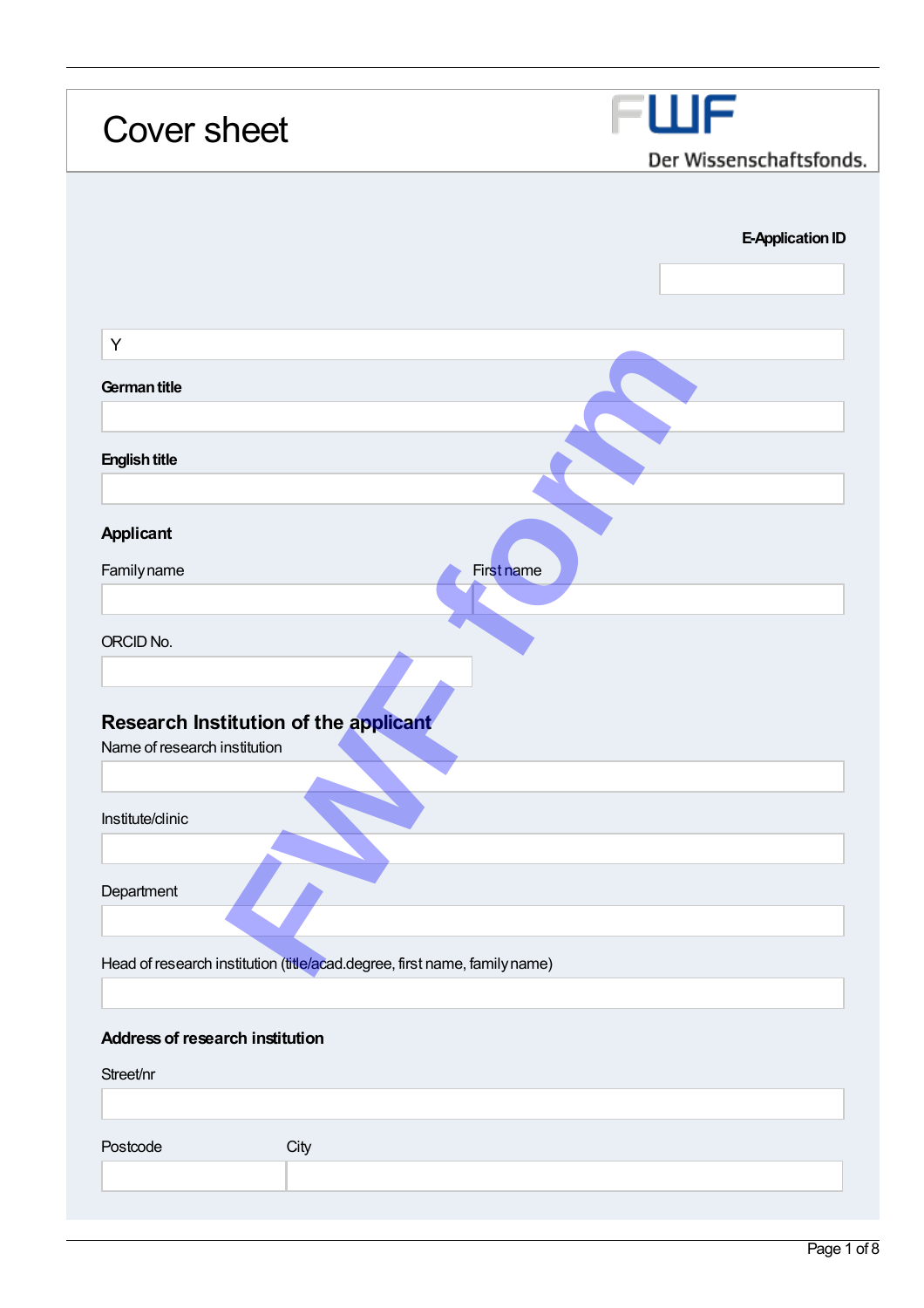| Information about the project<br>Months<br>Duration                                                        |
|------------------------------------------------------------------------------------------------------------|
| Independent applicant<br>口                                                                                 |
| Estimated share of requested funding in % to be spent at the research institution<br>$\%$                  |
| Estimated percentage of total working time the applicant expects to devote to the research project<br>$\%$ |
| $\in$<br>funding applied for                                                                               |
|                                                                                                            |
|                                                                                                            |
|                                                                                                            |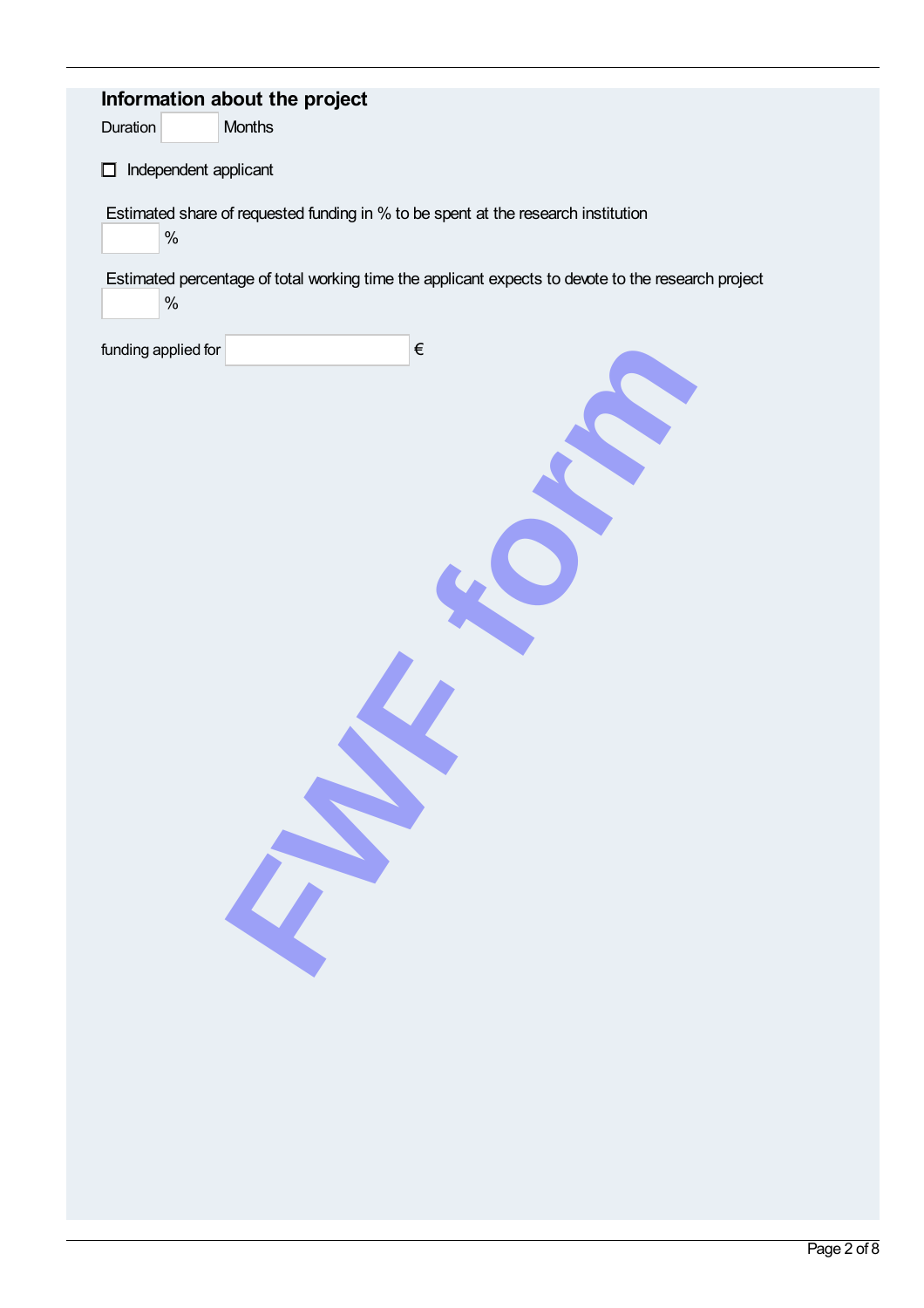## Affirmation of applicant

I shall inform the FWF if I request support for this project from the FWF or from other organizations, or if additional support is granted. The FWF must be immediately informed of substantial changes of the project's general setting as described in the application, e.g. change of research institution.

I certify with my signature that the information provided herein is accurate and complete. I also confirm that all co-authors named in the attachment are familiar with the application's contents and that they agree with them.

The FWF is entitled to process all project-related data by computer, to publish excerpts of them in annual reports and to pass them on to third parties in anonymous form for statistical purposes or purposes relating to science politics.

The applicant is responsible for informing all project workers named in the application that their personnel data will be stored and processed by computer and that the FWF will not pass the information on to third parties unless there is a legal requirement for it to do so or if the passing on of these data is not covered by the approval given below. **Franchise Sponsible for informing all project workers named in the application that processed by computer and that the FWF will not pass the information equal requirement for it to do so or if the passing on of these data** 

The applicant gives his/her consent that in case a (co-)financing by other funding institutions is possible (in particular through Austria's federal states or other European funding institutions) all data related to the application as well as the outcome of the evaluation process might be passed on to these funding institutions.

The applicant gives his/her consent that the FWF will inform his/her research Institution about the decision concerning the application under consideration.

The applicant is authorised to withdraw her/his affirmation any time by a written request to the FWF. In case an affirmation to pass on project related data to third parts is withdrawn the FWF will as soon as the withdrawal is received stop forwarding project related data that may not be passed on without specific consent to third parts.

The applicant gives his/her consent that in the event that funding is granted, the German and English summaries of the application as well as the amout of the funds granted and subsequently the summaries of the final project report will be published on the FWF's web site.

Place, Date Signature of applicant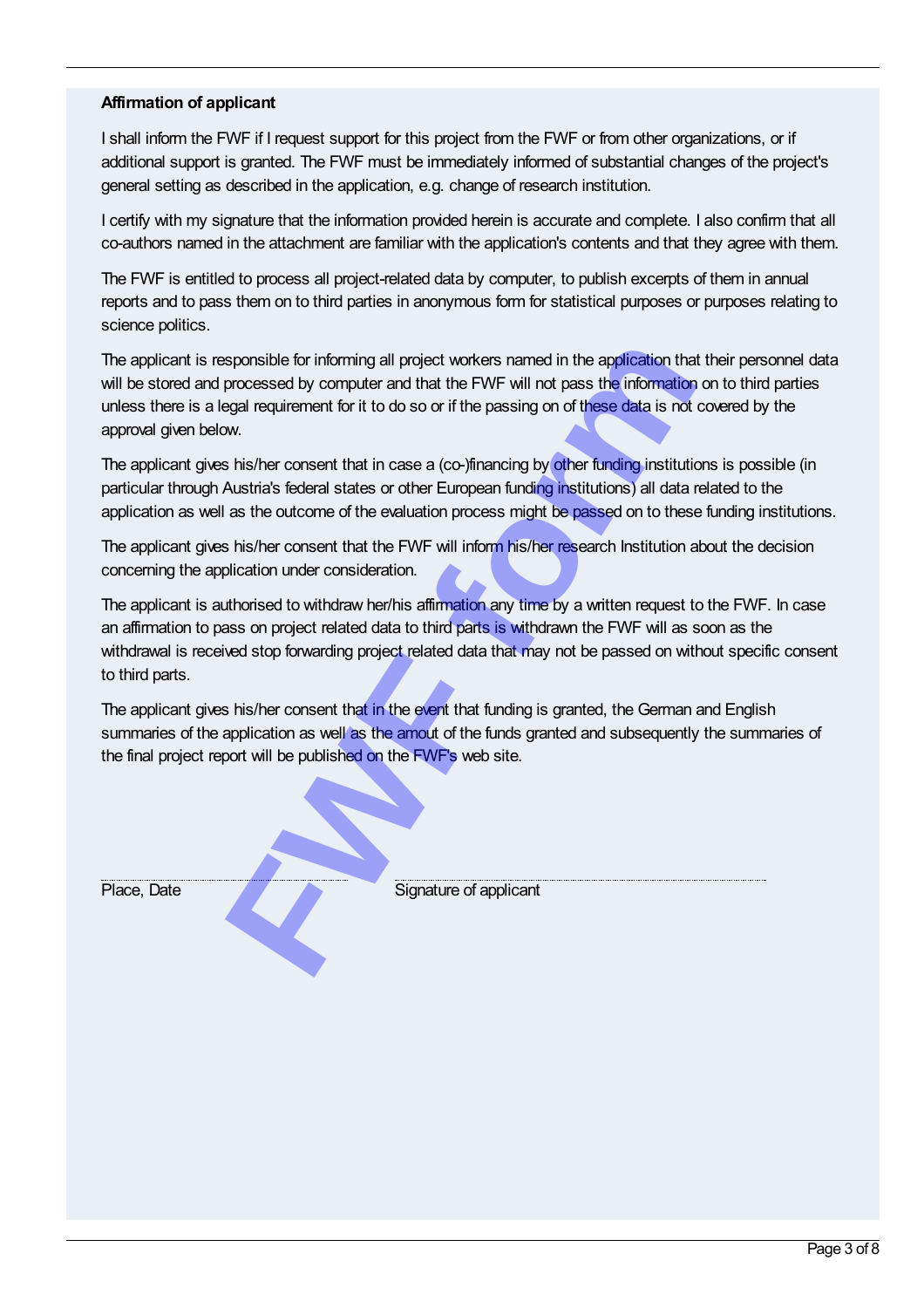## Affirmation of the research institution of the applicant

With regard to that part of the research project (see above) which concerns the research institution under my direction, I hereby consent to the performance of said research at my institution and declare that the institution's entire infrastructure will be made available to all persons involved in the project.

The research institution fulfills every prerequisite (structural, power supply, air-conditioning etc.) for installing and operating the equipment requested in the present research proposal.

The persons working on the project described in the present application have the right to publish in their own name scientific works resulting from the project. Restrictions can be made only in relation to the timing of publication, to avoid damage the novelty of the results. In any case, publication may take place three months after communication of the results to the research institution. If the employer elects to take up the results, this period is extended until the results have been adequately protected. The employer is required to request such protection without culpable delay.

The project workers working at the research institution and financed by the FWF may work only on the funded project for the proportion of their time that they are funded by the FWF. The project leader is responsible for determining the content of their work and is the only person entitled to give subject-related instructions relating to the work on the project. No other person or body of the research institution may give subject-related instructions to project workers that are inconsistent with their work on the project or that might in any way hinder the project's performance.

| protection without culpable delay. | publication, to avoid damage the novelty of the results. In any case, publication may take place three<br>after communication of the results to the research institution. If the employer elects to take up the rea<br>period is extended until the results have been adequately protected. The employer is required to requ                                                                                                                                                                                                                         |
|------------------------------------|------------------------------------------------------------------------------------------------------------------------------------------------------------------------------------------------------------------------------------------------------------------------------------------------------------------------------------------------------------------------------------------------------------------------------------------------------------------------------------------------------------------------------------------------------|
|                                    | The project leader has sole responsibility for deciding how the project funding transferred to the resea<br>institution is to be spent. Project money may be spent only in accordance with her or his instructions                                                                                                                                                                                                                                                                                                                                   |
| hinder the project's performance.  | The project workers working at the research institution and financed by the FWF may work only on the<br>project for the proportion of their time that they are funded by the FWF. The project leader is respons<br>determining the content of their work and is the only person entitled to give subject-related instruction<br>to the work on the project. No other person or body of the research institution may give subject-relate<br>instructions to project workers that are inconsistent with their work on the project or that might in any |
| Place, Date                        | Signature of head of research institution or of the<br>person authorized by the research institution to sign<br>the form                                                                                                                                                                                                                                                                                                                                                                                                                             |
| Stamp of research institution      |                                                                                                                                                                                                                                                                                                                                                                                                                                                                                                                                                      |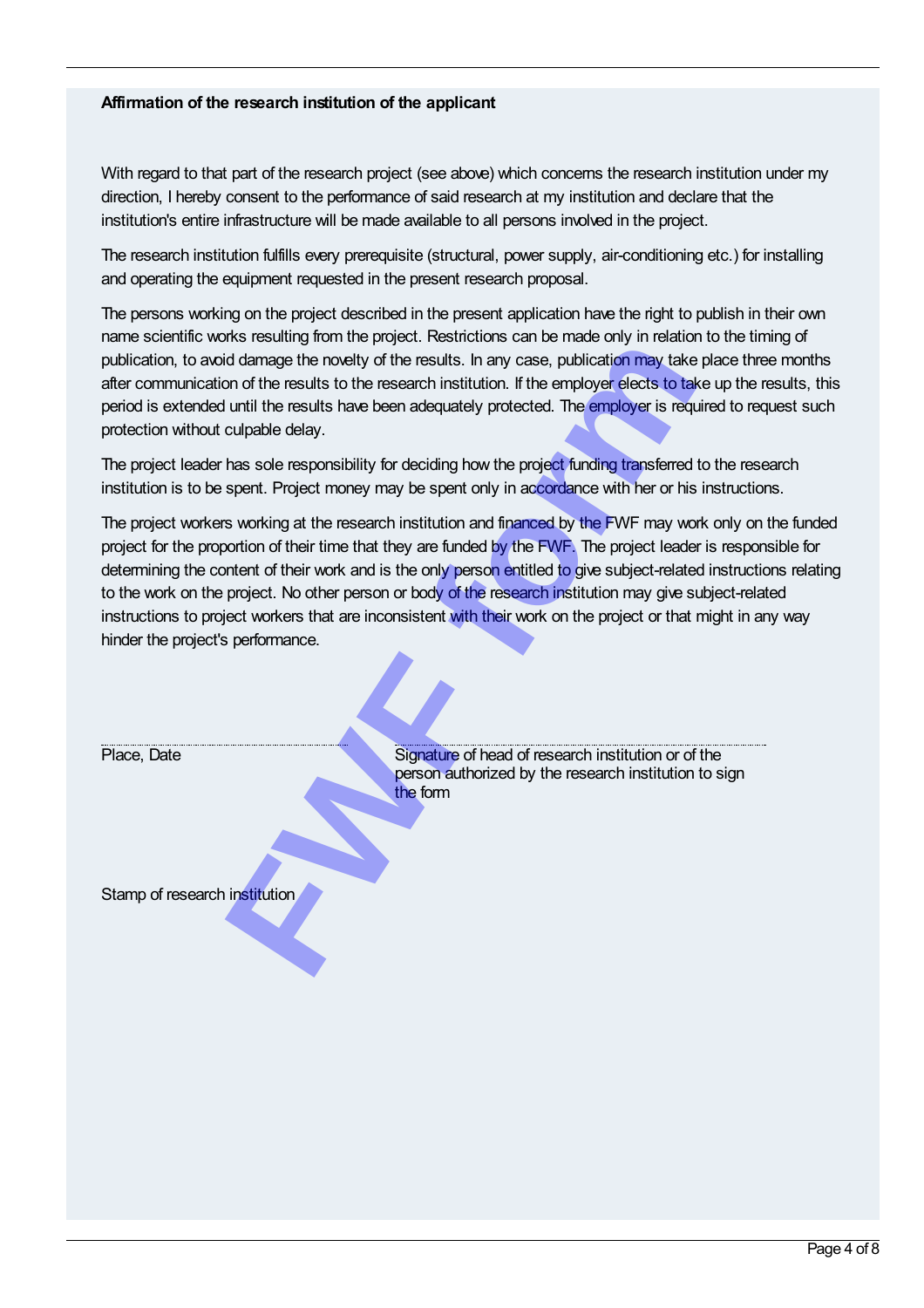| Familyname                            |                                                  | National research partner<br>(please consult the "explanations and definitions" for the appropriate programme category<br>First name |  |
|---------------------------------------|--------------------------------------------------|--------------------------------------------------------------------------------------------------------------------------------------|--|
|                                       | National research partner's research institution |                                                                                                                                      |  |
| Name of research institution          |                                                  |                                                                                                                                      |  |
| Institute/clinic                      |                                                  |                                                                                                                                      |  |
|                                       |                                                  |                                                                                                                                      |  |
| Department                            |                                                  |                                                                                                                                      |  |
| <b>Address f research institution</b> |                                                  |                                                                                                                                      |  |
| Street/nr.                            |                                                  |                                                                                                                                      |  |
| Postcode                              | City                                             |                                                                                                                                      |  |
|                                       |                                                  |                                                                                                                                      |  |
|                                       |                                                  | Estimated share of requested funding in % to be spent at the research institution                                                    |  |
| $\%$                                  |                                                  |                                                                                                                                      |  |
|                                       |                                                  |                                                                                                                                      |  |
|                                       |                                                  |                                                                                                                                      |  |
|                                       |                                                  |                                                                                                                                      |  |
|                                       |                                                  |                                                                                                                                      |  |
|                                       |                                                  |                                                                                                                                      |  |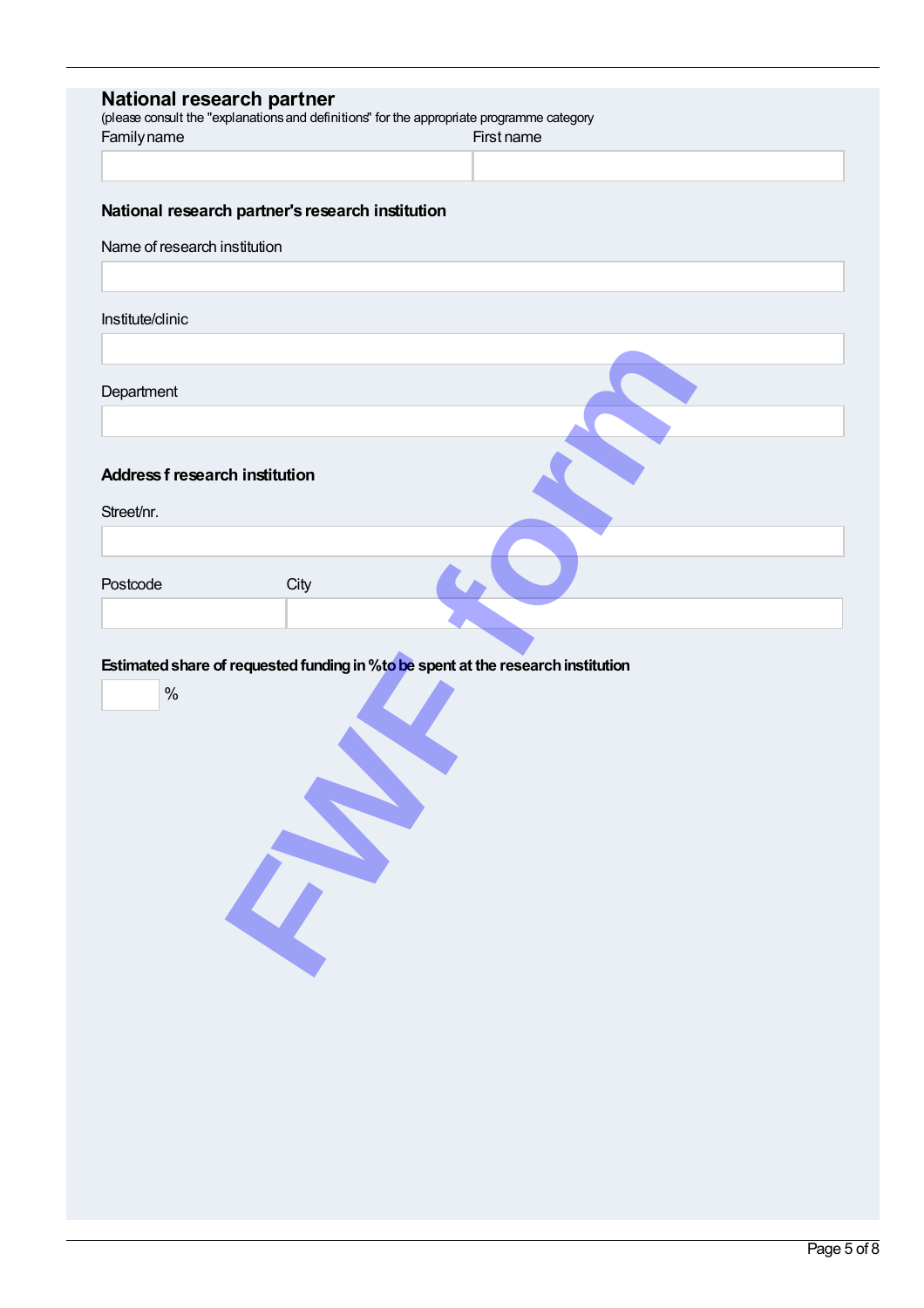## Affirmation of the national research partner

I shall inform the FWF if I request support for this application from the FWF or from other organizations, or if additional support is granted.

The FWF is entitled to process all application-related data by computer, to publish excerpts of them in annual reports and to pass them on to third parties in anonymous form for statistical purposes or purposes relating to science politics.

The national research partner gives his/her consent that in case a (co-)financing by other funding institutions is possible (in particular through Austria's federal states or other European funding institutions) all data related to the application as well as the outcome of the evaluation process might be passed on to these funding institutions.) outcome of the evaluation process might be passed on to these funding institutions.

The national research partner gives his/her consent that the FWF will inform his/her research Institution about the decision concerning the application under consideration.

The national research partner is authorised to withdraw her/his affirmation any time by a written request to the FWF. In case an affirmation to pass on project related data to third parts is withdrawn the FWF will as soon as the withdrawal is received stop forwarding project related data that may not be passed on without specific consent to third parts. ome of the evaluation process might be passed on to these funding institution partner gives his/her consent that the FWF will inform his/her researching the application under consideration.<br>
Fundamental and partner is auth

Place, Date **Signature of the national research partner**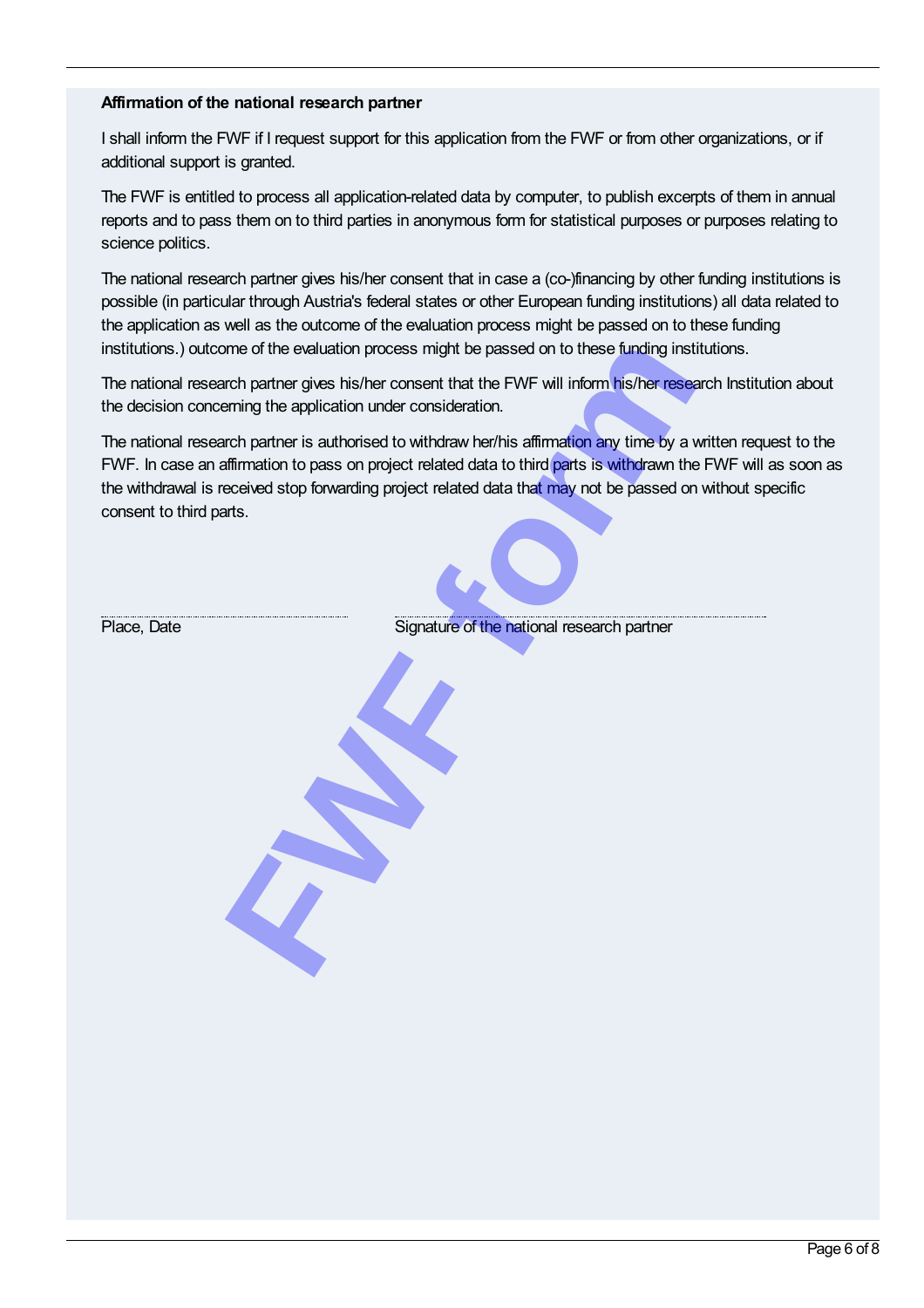## Affirmation of the research institution of the national research partner

With regard to that part of the research project (see above) which concerns the research institution under my direction, I hereby consent to the performance of said research at my institution and declare that the institution's entire infrastructure will be made available to all persons involved in the project.

The research institution fulfills every prerequisite (structural, power supply, air-conditioning etc.) for installing and operating the equipment requested in the present research proposal.

The persons working on the project described in the present application have the right to publish in their own name scientific works resulting from the project. Restrictions can be made only in relation to the timing of the publication, to avoid prejudicing the novelty of the results. In any case, publications may take place three months after communication of the results to the research institution. If the employer elects to take up the results, this period is extended until the results have been adequately protected. The employer is required to request such protection without culpable delay.

The national research partner, in accordance with the project leader, has sole responsibility for deciding how the project funding transferred to the research institution is to be spent. Project money may be spent only with the instructions of the national research partner in accordance with the project leader.

The project workers working at the research institution and financed by the FWF may work only on the funded project for the proportion of their time that they are funded by the FWF. The national research partner, in accordance with the project leader, is responsible for determining the content of their work and is the only person entitled to give subject-related instructions relating to the work on the project. No other person or body of the research institution may give subject-related instructions to project workers that are inconsistent with their work on the project or that might in any way hinder the project's performance. Friendal of the research institution of the search institution and the form<br> **FRICAL CONDUCTS** and the results in any case, publications may truntication of the results to the research institution. If the employer election

Place, Date Signature of head of research institution or of the person authorized by the research institution to sign the form

Stamp of research institution